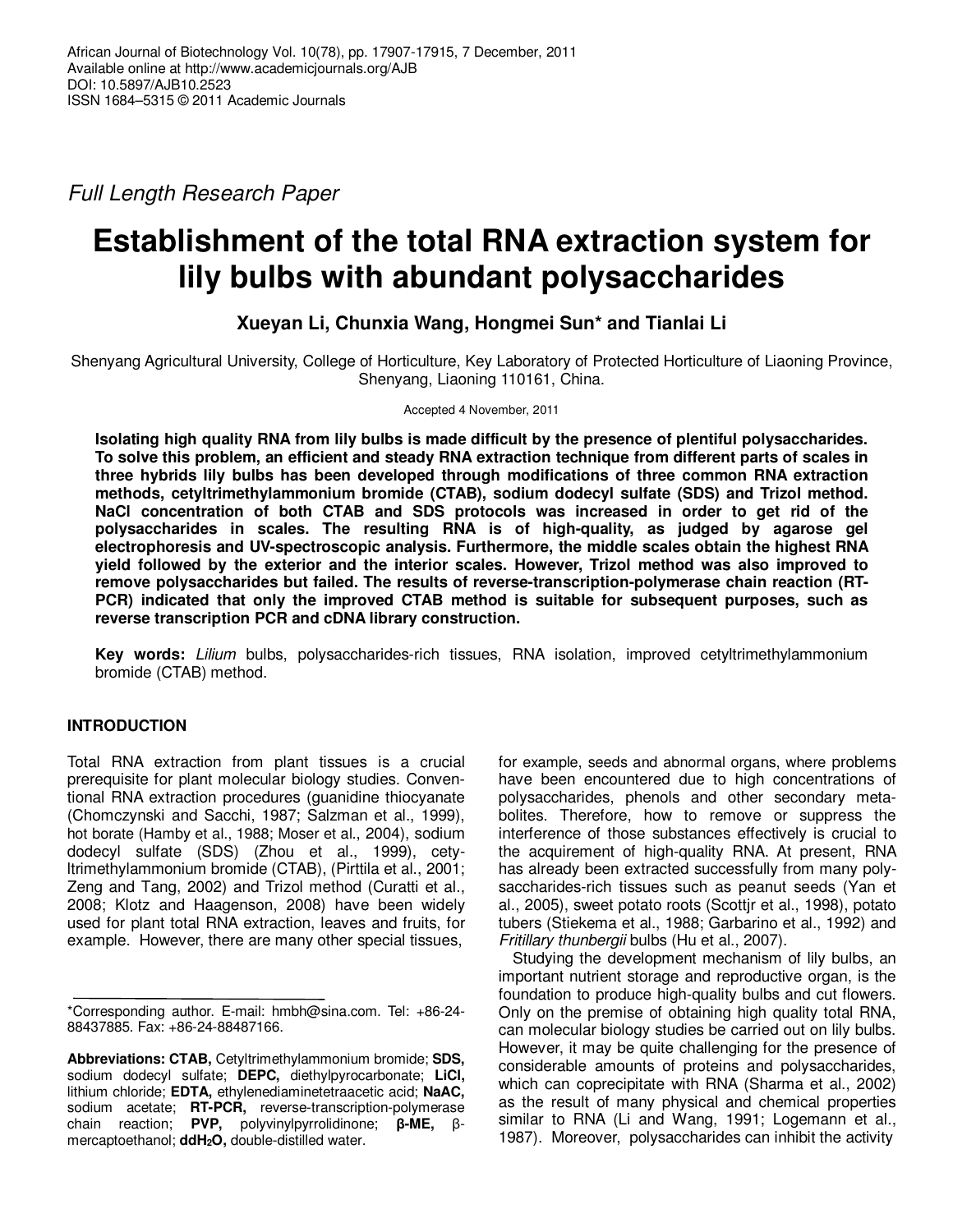| <b>Extraction</b> | <b>SDS</b> | <b>Tris-HCI</b> | <b>EDTA</b> | <b>NaCl</b> | Absorbance ratio                    |                                                                          | <b>Content</b>                    |
|-------------------|------------|-----------------|-------------|-------------|-------------------------------------|--------------------------------------------------------------------------|-----------------------------------|
| buffer            | (W/V, %)   | (mM, pH8.0)     | (mM, pH8.0) | (M)         | A260/A280                           | A260/A230                                                                | $(ng/\mu l)$                      |
| S <sub>1</sub>    | 1.0        | 50              | 10          | 0.1         | 1.17 $\pm$ 0.01 $\overline{C}$      | $0.25 \pm 0.01$ <sup>dD</sup>                                            | $10.45 \pm 1.00^{\text{TE}}$      |
| S <sub>2</sub>    | 1.0        | 100             | 20          | 0.5         | $1.31 \pm 0.04^{\circ}$             | $0.28 \pm 0.02^{\text{dCD}}$                                             | $21.28 \pm 0.90^{\text{dCD}}$     |
| S <sub>3</sub>    | 1.0        | 150             | 50          | 1.0         | $1.75 \pm 0.01^{b}$                 | $1.42 \pm 0.16^{b}$                                                      | $14.60 \pm 0.89^{\text{etDE}}$    |
| S <sub>4</sub>    | 1.5        | 50              | 20          | 1.0         | $1.87 \pm 0.08^{bAB}$               | $1.26 \pm 0.03^{bBC}$                                                    | $16.18 \pm 0.60^{eDE}$            |
| S <sub>5</sub>    | 1.5        | 100             | 50          | 0.1         | $1.19 \pm 0.04^{\circ}$             | $0.25 \pm 0.01$ <sup>dD</sup>                                            | $20.18 \pm 1.71^{\text{del}}$     |
| S <sub>6</sub>    | 1.5        | 150             | 10          | 0.5         | $1.30 \pm 0.02$ <sup>cC</sup>       | $0.29 \pm 0.01^{\text{aCD}}$                                             | $17.90 \pm 1.27^{\text{del}}$     |
| S7                | 2.0        | 50              | 50          | 0.5         | $1.78 \pm 0.19^{b}$                 | $0.80 \pm 0.25$ <sup>cC</sup>                                            | $14.98 \pm 0.35^{\rm eDE}$        |
| S <sub>8</sub>    | 2.0        | 100             | 10          | 1.0         | $1.95 \pm 0.01^{a}$ <sub>abAB</sub> | $1.26 \pm 0.25^{\text{bBC}}$                                             | 18.90 $\pm$ 2.75 $\mathrm{^{cc}}$ |
| S <sub>9</sub>    | 2.0        | 150             | 20          | 0.1         | $1.32 \pm 0.02$ <sup>cC</sup>       | $0.55 \pm 0.25^{\text{cdCD}}$                                            | $26.81 \pm 0.54$ <sup>cC</sup>    |
| S <sub>10</sub>   | 1.5        | 50              | 20          | 1.5         | $2.03 \pm 0.08^{a}$                 | $1.57 \pm 0.06^{bAB}$                                                    | 32.87±3.51 <sup>bB</sup>          |
| S <sub>11</sub>   | 1.5        | 50              | 20          | 2.0         | $2.11 \pm 0.01^{aA}$                | $1.87 \pm 0.02^{a}$ <sup>AB</sup>                                        | 41.60 $\pm$ 0.62 $^{aA}$          |
| S <sub>12</sub>   | 1.5        | 50              | 20          | 2.5         | $2.09 \pm 0.01$ <sup>aA</sup>       | $1.93 \pm 0.13^{a}$ <sup><math>a</math>b<math>a</math><sup>B</sup></sup> | 34.28±0.78 <sup>bB</sup>          |
| S <sub>13</sub>   | 1.5        | 50              | 20          | 3.0         | $2.10 \pm 0.01^{aA}$                | $1.99 \pm 0.03^{aA}$                                                     | $31.30{\pm}1.04^{\text{b}}$       |

|  |  |  |  | Table 1. SDS extraction buffer S1-S13, the absorbance ratios and the yields of RNA isolated by S1-S13. |
|--|--|--|--|--------------------------------------------------------------------------------------------------------|
|--|--|--|--|--------------------------------------------------------------------------------------------------------|

Results are means ± SE of three independent measurements, and the small letters as well as the capital letters denote the significances at  $p \le 0.05$  and  $p \le 0.01$ , respectively; only those parts marked with different letters significantly differ.

of many enzymes (Manning, 1987). As a result, there is less research on RNA extraction from lily bulbs (Zheng, 2009; Li et al., 2008), while many studies have succeeded in extracting high quality RNA from other lily tissues such as leaves, stems and flowers (Yin et al., 2008; Tzeng et al., 2009; Wang et al., 2009; Wu et al., 2006; Hao et al., 2005; Nakatsuka et al., 2009; Kim et al., 2007). Therefore, the establishment of total RNA extraction system for lily bulbs is promptly needed for lily bulbs molecular biology investigations.

In this experiment, three RNA extraction protocols (CTAB procedure that is extensively used in abnormal organs, SDS method which is applied widely in polysaccharidesrich plant tissues and convenient Trizol reagent) were referred and modified. The aim of this study was to set up technology system for gaining high quality and biologically active RNA from lily bulbs, to set molecular biological basis for the gene cloning and functional analysis, cDNA library construction and lily genetically modification, furthermore, to provide the theory foundation for improving the bulb quality.

#### **MATERIALS AND METHODS**

Bulbs (10 to 12 cm circumference) in Lilium davidii var. unicolor, the species native to China, Asiatic hybrid lily bulbs cv. 'Elite' (12 to 14 cm circumference) and Oriental hybrid lily bulbs cv. 'Sorbonne' (14 to 16 cm circumference) were divided into the exterior, middle and interior scales, respectively according to Sun et al. (2004) (Sun et al., 2004) and the scales were frozen in liquid nitrogen immediately and then were preserved at -80°C until analysis.

#### **Exogenous RNase removal**

RNase-free labeled, unopened and disposable pipette tips and centrifuge tubes were directly autoclaved at 121°C for 40 min without treated by diethylpyrocarbonate (DEPC); glassware and solutions were sterilized at 121°C for 30 min; porcelain mortars,

pestles and metal objects were wrapped in aluminum foil and baked at 180°C for more than 5 h.

#### **Buffer modification**

SDS extraction buffer S1 to S13: S1 to S9 was carried out by  $L_9$  (3<sup>4</sup>) orthogonal test that was applied according to different concentrations of SDS, Tris-HCl, ethylenediaminetetraacetic acid (EDTA) and NaCl in the extraction solutions. S10 to S13 was improved S4 buffer with higher NaCl concentration as the following four gradients 1.5, 2, 2.5 and 3 M. And 2% polyvinylpyrrolidinone (PVP) (W/V) was added into each extraction, respectively (Table 1).

CTAB extraction buffer included 2% CTAB (W/V), 100 mM Tris-HCl (pH 8.0), 20 mM EDTA (pH 8.0) and 2% PVP. For treatment C1 to C3, the NaCl concentrations were set as 1.4, 2 and 3 M. Above all the processing, 2% β-mercaptoethanol(β-ME) (W/V) was added into just before use.

#### **RNA extraction protocols**

#### **Modified CTAB procedure and improved SDS method**

(1) Scales at -80°C were ground to fine powders in porcelain mortars which were pre-cooled in liquid nitrogen. The powders were transferred to RNase-free tubes filled with 1 ml pre-warmed extraction buffer and 20 µl β-ME, vortexed to mix completely. The samples were incubated at 65°C for 20 min and vortexed every 5 min; (2) following mixing, an equal volume of chloroform-isoamyl alcohol (24:1) was added, mixed well, and centrifuged for 10 min at 15 000 g at 4°C; (3) after centrifugation, the aqueous phase was again extracted with an equal volume of chloroform-isoamyl alcohol, centrifuged as previously described. Repeat this step one or two times; (4) the supernatant was then mixed with 1/3 volume of 8 M lithium chloride (LiCl). The RNA was precipitated overnight at - 20 °C and harvested by centrifugation for 10 min at 15 000  $g$  at 4 °C; (5) the supernatant was discarded and the pellet was dissolved with 400  $\mu$ l double-distilled water (ddH<sub>2</sub>O). The solution was extracted once with an equal volume of chloroform-isoamyl alcohol; (6) 1/10 volume of 3 M sodium acetate (NaAC) (pH 5.2) and 3 volumes of 100% ethanol was added to the supernatant, precipitated at -20°C for 30 min and cen-trifuged as previously described; (7) the supernatant was removed without disturbing the RNA pellet. The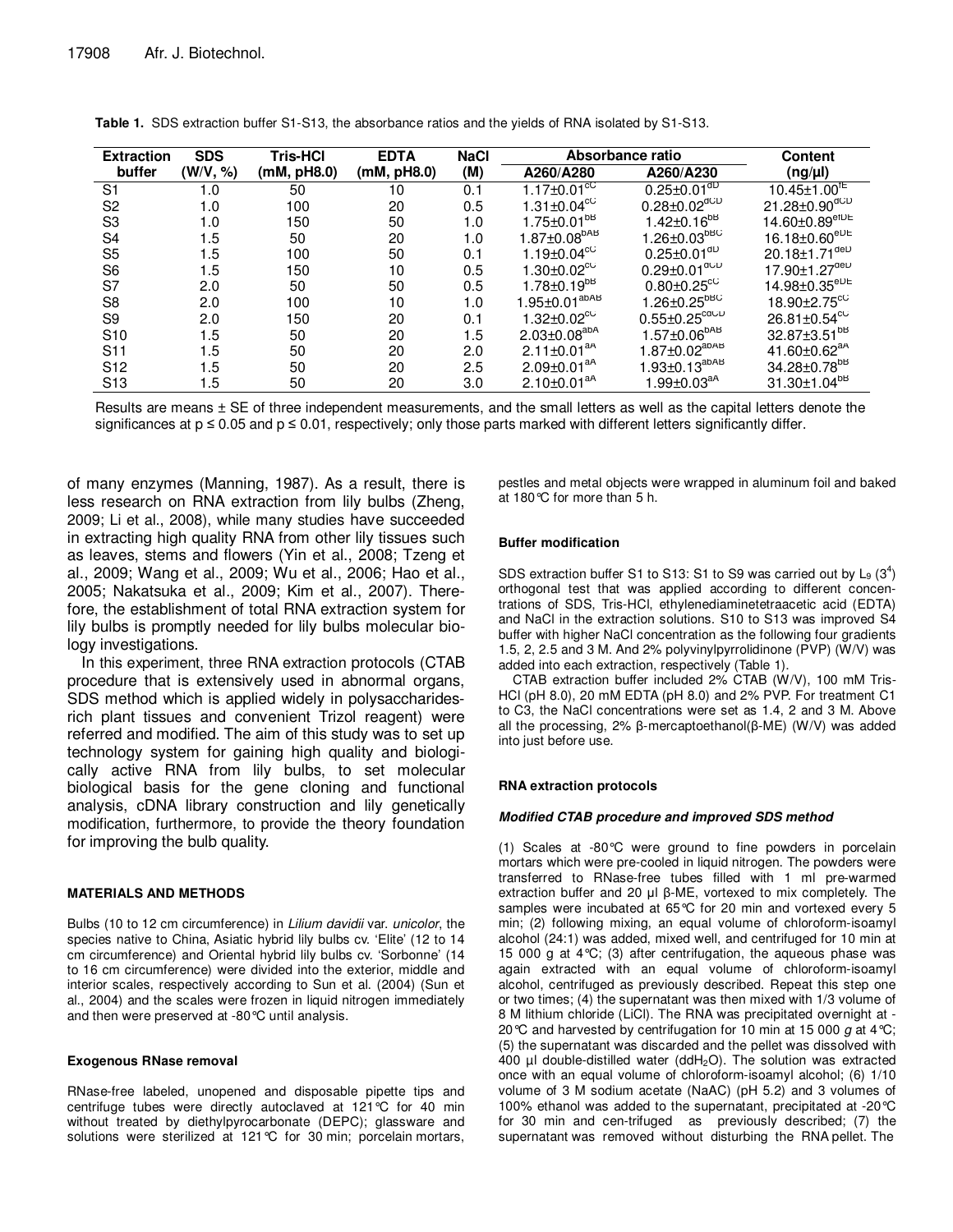RNA pellet was washed with 75% ethanol. After centrifugation for 10 min the ethanol was care-fully removed by pipetting and the RNA dried at room temperature and subsequently resuspended in 50 µl ddH2O. RNA was ready for quantification and quality.

#### **Improved Trizol method**

(1) Using chilled porcelain mortars and pestles, scales were ground in the presence of liquid nitrogen. The frozen powder was transferred quickly to the 1.5 ml tube with 1 ml extraction buffer, 20 µL β-ME and 0.1 g PVP, mixed completely by vortexing the tube, and centrifuged for 5 min at 15 000 g at 4°C after let stand for 10 min; (2) the supernatant was transferred to a new tube with 1/10 volume of 5 M KAC (pH 4.8), 1/10 volume of 100% ethanol and an equal volume of chloroform, vortexed vigorously, and centrifuged for 10 min at 15 000 g at 4°C after let stand for 10 min on ice. (3) The aqueous phase was mixed with an equal volume of isopropanol, left for 10 min, and centrifuged as previously described; (4) the supernatant was discarded and the RNA pellet was given a wash with 75% ethanol, followed by centrifugation for 10 min. The pellet was then dried at room temperature and subsequently resuspended in 50 µl ddH<sub>2</sub>O. RNA was ready for quantification and quality.

#### **DNase treatment**

Extracted crude RNA was treated with RNase-free DNase I (Tiangen) according to the manufacturer's instructions to remove contaminant genomic DNA. RNA was then extracted further with chloroform-isoamyl alcohol 24:1 step as described earlier and precipitated with 1/10 volume of 3 M NaAC (pH 5.2) and 3 volumes of 100% ethanol. The RNA pellet was washed with 75% ethanol. After centrifugation for 10 min the ethanol was carefully removed. The RNA was dried at room temperature and subsequently resuspended in ddH2O for RT-PCR.

#### **Assessment of RNA quality and quality**

The RNA purity was estimated by the absorbency ratios A260/A230 and A260/A280, a measure of contamination by the polysaccharides and proteins, respectively. The RNA integrity was judged by the clarity of ribosomal RNA bands visualized on agarose gel electrophoresis.

#### **RT-PCR analysis**

The first strand cDNA was synthesized by M-MLV reverse transcriptase (Promega) according to the manufacturer's specifications. RT-PCR amplifications were performed using Actin specific primers designed according to the nucleotide sequence of Lilium Actin (# AB438963.1).

The sequence of the Actin forward primer is 5´ gTgCTTTCCCTCTACgCCAg-3´, the reverse primer is 5´- CgATggTTATCACCTGCCCg -3´. The PCR protocol was as follows: 25 µl reaction volume with 3 µl 10 $\times$  PCR buffer (contains Mg<sup>2+</sup>), 0.8 µl dNTP, 0.4 µl Taq polymerase, 0.8 µl forward primer, 0.8 µl reverse primer, 1 µl cDNA, 18.2 µl ddH2O. PCR conditions were: 94°C for 5 min, 30 cycles of 94°C for 30 s, 51°C for 30 s, 72°C for 30 s and 72°C for 10 min.

#### **Data analysis**

 $L_9$  (3<sup>4</sup>) orthogonal test were analyzed to test the effects of

ingredients(EDTA, SDS, Tris-HCl and NaCl) in extraction buffer S1 to S9, the A260/A280 ratio and the A260/A230 ratio of RNA isolated by S1 to S9 was calculated.

For all comparisons between extraction buffers, statistical analysis was performed by applying one-way ANOVA and multiple comparisons of means of each sowing date using the least significant difference (L.S.D.) test at  $p \le 0.05$  and  $p \le 0.01$  to distinguish significantly different means. All statistical analyses were performed with the SPSS 17.0 program.

## **RESULTS**

## **Selection and optimization of RNA extraction from the bulbs in L. davidii var. unicolor**

## **SDS extraction buffer S1 to S9**

Total RNA examined by electrophoresis on 1.2% agarose gels showed no degradation and little DNA contaminants (Figure 1a). From Figure 1a and Table 1, we can see RNA isolated by S4 had the clearest 28S and 18S rRNA bands, less protein and polysaccharides contaminants and the higher yield. Therefore, S4 was the best treatment. According to Table 2, NaCl concentration had extremely significant effect on the value of both A260/A280 and A260/A230, which indicated that the high NaCl concentration of the extractions was useful to remove polysaccharides effectively.

# **SDS extraction buffer S10 to S13**

In all tested samples, the quality of RNA obtained by SDS extractions S10 to S13 with higher NaCl concentration was better than S4. Distinct 28S and 18S rRNA bands were found in agarose gel electrophoresis and no degradation was detected (Figure 1b). Moreover, the ratios of A260/A230 and A260/A280 showed weak contamination by polysaccharides or polyphenols and little or no protein contamination (Table 1). Taking into account all the earlier mentioned analysis, the best treatment was S11 (2 M NaCl concentration).

# **CTAB extraction buffer C1 to C3**

With all RNA samples tested, there is a 28S rRNA band almost twice as bright as 18S rRNA band which indicated that little or no RNA degradation occurred (Figure 1c). The A260/A230 ratio was higher than 2.13, which showed the RNA was of high purity and free of polyphenol and polysaccharide contamination. The A260/A280 ratios ranged from 1.92 to 2.16, indicating a lack of protein contamination (Table 3). Among the three treatments, C1 (1.4 M NaCl concentration) is better than the others.

## **RNA isolation from different parts of scales by S11 and C1 to C3**

The quality of RNA extracted from different scales of L.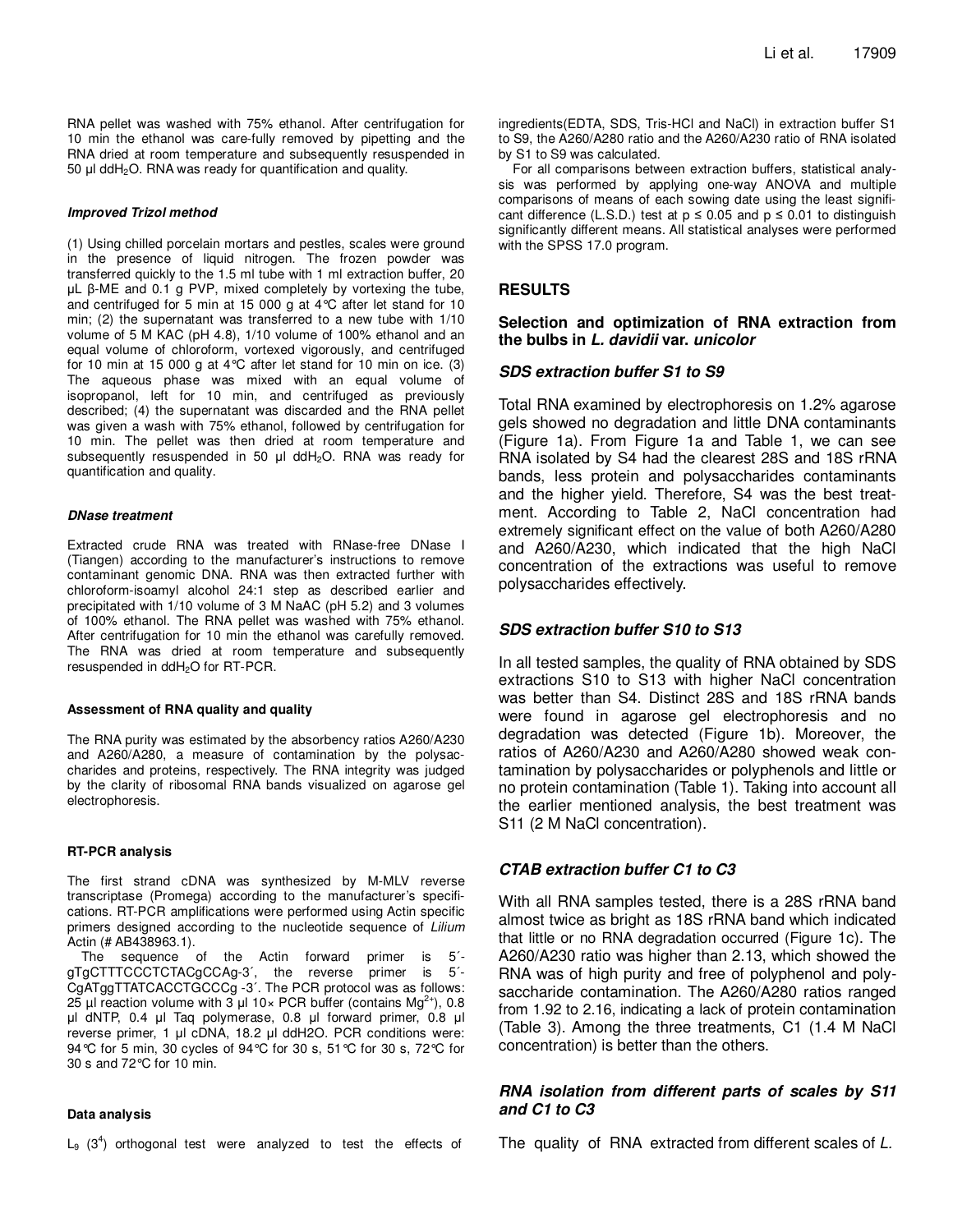

Figure 1. Agarose gel electrophoresis of RNA extracted from L. davidii var. unicolor (A) RNA isolated by SDS extraction buffer S1 to S9; (B) RNA isolated by SDS extraction buffer S4 and S10 to S13; (C) RNA isolated by CTAB extraction buffer C1 to C3; (D) A-RNA isolated from the inner scales by S11; B-RNA isolated from the inner scales by C3; C-RNA isolated from the inner scales by C2; D-RNA isolated from the inner scales by C1; E-RNA isolated from the middle scales by S11; F-RNA isolated from the middle scales by C3; G-RNA isolated from the middle scales by C2; H-RNA isolated from the middle scales by C1; I-RNA isolated from the outer scales by S11; J-RNA isolated from the outer scales by C3; K-RNA isolated from the outer scales by C2; L-RNA isolated from the outer scales by C1; (E) RNA isolated by improved Trizol method from different parts of scales).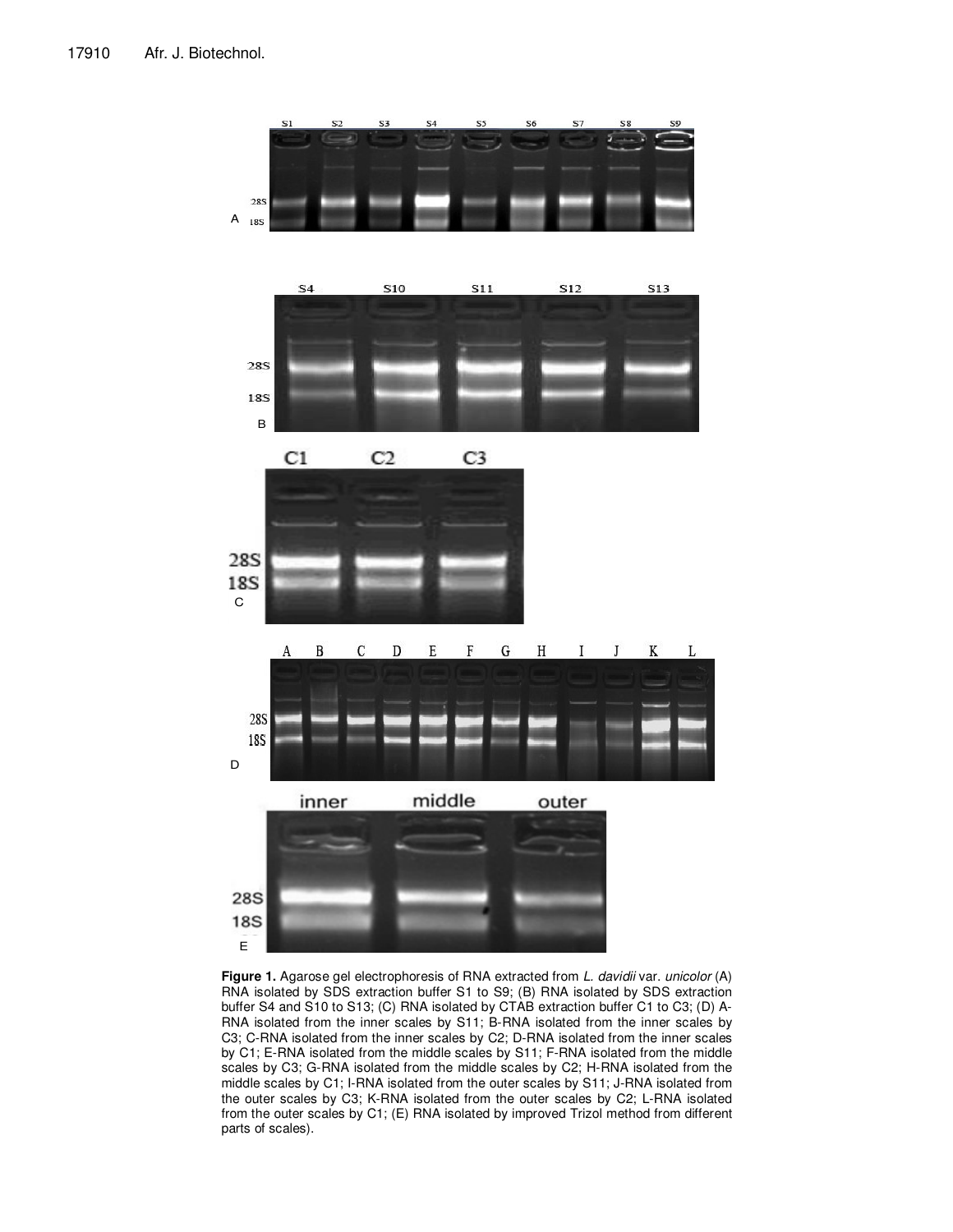| Variation      | A260/A280 |    |           | A260/A230 |        |                |           |          |            |            |
|----------------|-----------|----|-----------|-----------|--------|----------------|-----------|----------|------------|------------|
| <b>Sources</b> | SS        | DF | <b>MS</b> | F         | SS     | DF             | <b>MS</b> | F        | $F_{0.05}$ | $F_{0.01}$ |
| <b>Block</b>   | 102.651   |    | 102.651   | 1.156     | 16.646 |                | 16.646    | 221.974  | 3.35       | 5.49       |
| <b>SDS</b>     | 0.392     | 2  | 0.916     | 2.204     | 0.239  | 2              | 0.120     | 1.596    |            |            |
| Tris-HCl       | 0.261     | 2  | 0.130     | 1.467     | 0.173  | $\overline{2}$ | 0.087     | 1.155    |            |            |
| <b>EDTA</b>    | 0.851     | 2  | 0.426     | 4.790*    | 0.371  | 2              | 0.185     | 2.473    |            |            |
| NaCl           | 8.754     | 2  | 4.373     | 49.222**  | 7.395  | $\mathbf{2}$   | 3.697     | 49.304** |            |            |
| Error          | 2.399     | 27 | 0.089     |           | 2.025  | 27             | 0.075     |          |            |            |
| Total<br>Error | 115.298   | 36 |           |           | 26.850 | 36             |           |          |            |            |

Table 2. Analysis of variance of A260/A280 and A260/A230 of RNA extracted by SDS extraction buffer S1-S9.

\*\*Means significantly different (P≤ 0.01), \*means significantly different (P≤0.05). SS, Sum of square; DF, degree of freedom; MS, mean of square.

**Table 3.** The absorbance ratios and yields of RNA isolated by CTAB extraction buffer C1-C3.

| <b>Extraction</b> | <b>NaCl Concentration</b> | Absorbance Ratio              |                               | <b>Contents</b>            |
|-------------------|---------------------------|-------------------------------|-------------------------------|----------------------------|
| buffer            | (M)                       | A260/A280                     | A260/A230                     | $(ng/\mu l)$               |
| C1                | 1.4                       | $2.09 \pm 0.01$ <sup>aA</sup> | $2.21 \pm 0.05^{aA}$          | $147.10\pm8.52^{aA}$       |
| C2                | 2.0                       | $2.16 \pm 0.02$ <sup>aA</sup> | $2.13 \pm 0.03$ <sup>aA</sup> | $115.33\pm8.79^{bB}$       |
| C3                | 3.0                       | $1.92 \pm 0.29^{b}$           | $2.22 \pm 0.15^{aA}$          | 132.27±3.91 <sup>aAB</sup> |

Results are means ± SE of three independent measurements, and the small letters as well as the capital letters denote the significances at  $p \le 0.05$  and  $p \le 0.01$ , respectively; only those parts marked with different letters significantly differ.

**Table 4.** The absorbance ratios and yields of RNA isolated by S11 and C1-C3.

|                  | Absorbance ratio              |                             |                                 |  |  |
|------------------|-------------------------------|-----------------------------|---------------------------------|--|--|
| <b>Treatment</b> | A260/A280                     | A260/A230                   | Contents (ng/µl)                |  |  |
| A                | $2.14 \pm 0.03^{aAB}$         | $2.34 \pm 0.02^{abAB}$      | 110.65 $\pm$ 5.98 <sup>dD</sup> |  |  |
| в                | $2.12 \pm 0.05^{abAB}$        | $2.33 \pm 0.03^{abAB}$      | 117.33±6.80 <sup>dD</sup>       |  |  |
| C                | $2.12 \pm 0.01^{abAB}$        | $2.27 \pm 0.04^{bAB}$       | 101.02 $\pm$ 2.33 <sup>dD</sup> |  |  |
| D                | $2.16 \pm 0.04$ <sup>aA</sup> | $2.28 \pm 0.04^{bAB}$       | 113.65±3.92dD                   |  |  |
| F                | $2.15 \pm 0.01^{aAB}$         | $2.36 \pm 0.05^{abA}$       | 198.12±3.02 <sup>aA</sup>       |  |  |
| F                | $2.13 \pm 0.04^{aAB}$         | $2.31 \pm 0.04^{abAB}$      | 136.90±4.10 <sup>cC</sup>       |  |  |
| G                | $2.13 \pm 0.02^{aAB}$         | $2.38 \pm 0.04^{aA}$        | 173.30±6.50 <sup>bB</sup>       |  |  |
| Н                | $1.97 \pm 0.01$ <sup>cB</sup> | $2.22 \pm 0.02^{bB}$        | $214.47 \pm 1.08^{aA}$          |  |  |
|                  | $2.15 \pm 0.01^{aAB}$         | $2.29 \pm 0.02^{bAB}$       | 101.75±2.06 <sup>dD</sup>       |  |  |
| J                | $2.12 \pm 0.02^{abAB}$        | $2.27 \pm 0.02^{bAB}$       | 100.82± 3.88dD                  |  |  |
| Κ                | $2.09 \pm 0.02^{abAB}$        | $2.23 \pm 0.03^{bB}$        | $110.62 \pm 7.98^{dD}$          |  |  |
|                  | $2.06 \pm 0.01^{bB}$          | $2.10\pm0.02$ <sup>cC</sup> | 148.07±7.16 <sup>cC</sup>       |  |  |

A to L indicates the treatments illustrated in Figure 1.

Results are means  $\pm$  SE of three independent measurements, and the small letters as well as the capital letters denote the significances at  $p \le 0.05$  and  $p \le 0.01$ , respectively; only those parts marked with different letters significantly differ.

davidii var. unicolor by S11 and C1, selected based on the previous experiments showed that; both methods could extract high quality RNA. The yields of RNA in the middle scales were significantly higher than those in other scales (Table 4). There was no difference between S11

and C1 in isolating RNA from the middle and the interior scales, while CTAB with low NaCl concentration was superior to CTAB with higher NaCl concentration and SDS method from the outer scales (Figure 1d and Table 4). Overall, CTAB extraction C1 (1.4 M NaCl) is suitable to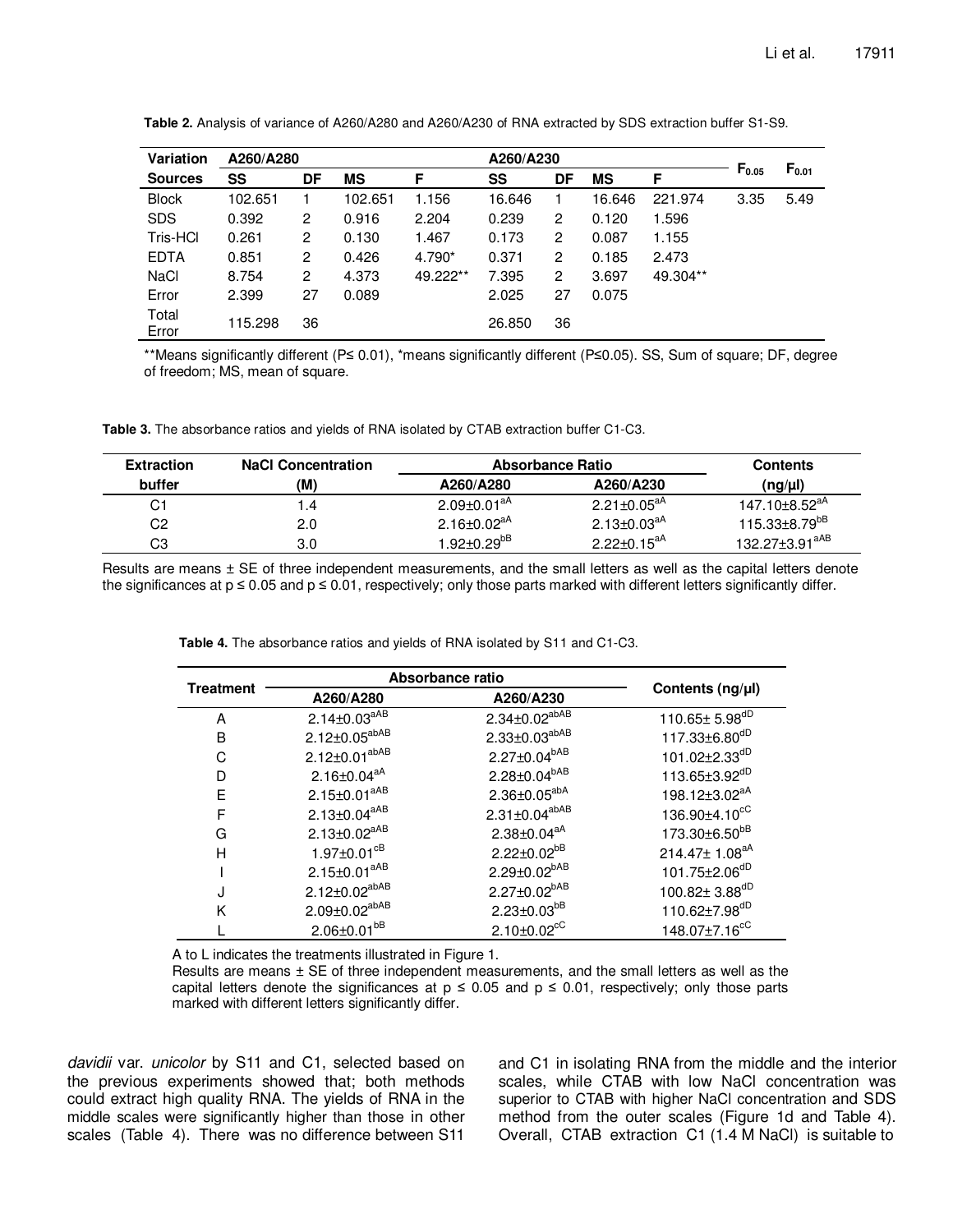|               | Absorbance ratio              |                               |                                |  |
|---------------|-------------------------------|-------------------------------|--------------------------------|--|
| Tissue        | A260/A280                     | A260/A230                     | Contents (ng/µl)               |  |
| Outer scales  | $1.82 \pm 0.04^{\text{aA}}$   | $0.45 \pm 0.01^{b}$           | $77.21 \pm 4.24$ <sup>aA</sup> |  |
| Middle scales | $1.84 \pm 0.01$ <sup>aA</sup> | $0.56 \pm 0.02^\mathrm{abAB}$ | 86.35 $\pm$ 7.48 <sup>aA</sup> |  |
| Inner scales  | $1.86\pm0.03^{aA}$            | $0.88 \pm 0.01$ <sup>aA</sup> | $90.22 \pm 5.68$ <sup>aA</sup> |  |

**Table 5.** The absorbance ratios and yields of RNA isolated by improved Trizol method.

Results are means  $\pm$  SE of three independent measurements, and the small letters as well as the capital letters denote the significances at  $p \le 0.05$  and  $p \le 0.01$ , respectively; only those parts marked with different letters significantly differ.



**Figure 2.** Agarose gel electrophoretic analysis of RNA extracted from different parts of scales in 'Elite' and 'Sorbonne' (M to R--RNA isolated from 'Sorbonne': M-RNA isolated from the outer scales by S11; N- RNA isolated from the outer scales by C1; O- RNA isolated from the middle scales by S11; P- RNA isolated from the middle scales by C1; Q- RNA isolated from the inner scales by S11; R- RNA isolated from the inner scales by C1; S to X RNA isolated from 'Elite': S-RNA isolated from the outer scales by S11; T- RNA isolated from the outer scales by C1; U-RNA isolated from the middle scales by S11; V- RNA isolated from the middle scales by C1; W-RNA isolated from the inner scales by S11; X- RNA isolated from the inner scales by C1).

extract RNA from all scales.

# **RNA isolation from different parts of scales by improved Trizol method**

For all RNA samples tested, distinct 28S and 18S rRNA bands without apparent DNA were observed (Figure1e). But the A260/A230 absorbance ratios were very low indicating that, the heavy contamination of polysaccharides (Table 5). Unlike the improved CTAB and SDS method, the quality of RNA isolated from the interior scales by the improved Trizol method was superior to the exterior and the middle scales.

# **RNA extraction from different part of scales in 'Elite' and 'Sorbonne'**

Total RNA was isolated from different scales in 'Elite' and

 'Sorbonne' by S11 and C1 according to the results of L. davidii var. unicolor. The results show that both S11 and C1 could also obtain high quality from different scales of the two lilies (Figure 2 and Table 6). However, C1 was better than S11. A comparison of yields based on the spectrophotometric determination of the RNA samples showed that, the middle scales gave the highest yield similar to 'Elite'.

# **RT-PCR amplification**

RT-PCR is an important process to gene cloning, transgenic plants identification and other important molecular experiments. It requires high-quality, intact RNA, free from any polysaccharides, proteins and other inhibitors, because nucleic acids can form tight complexes with polysaccharides and form a gelatinous pellet containing embedded RNA. RNA prepared with modified CTAB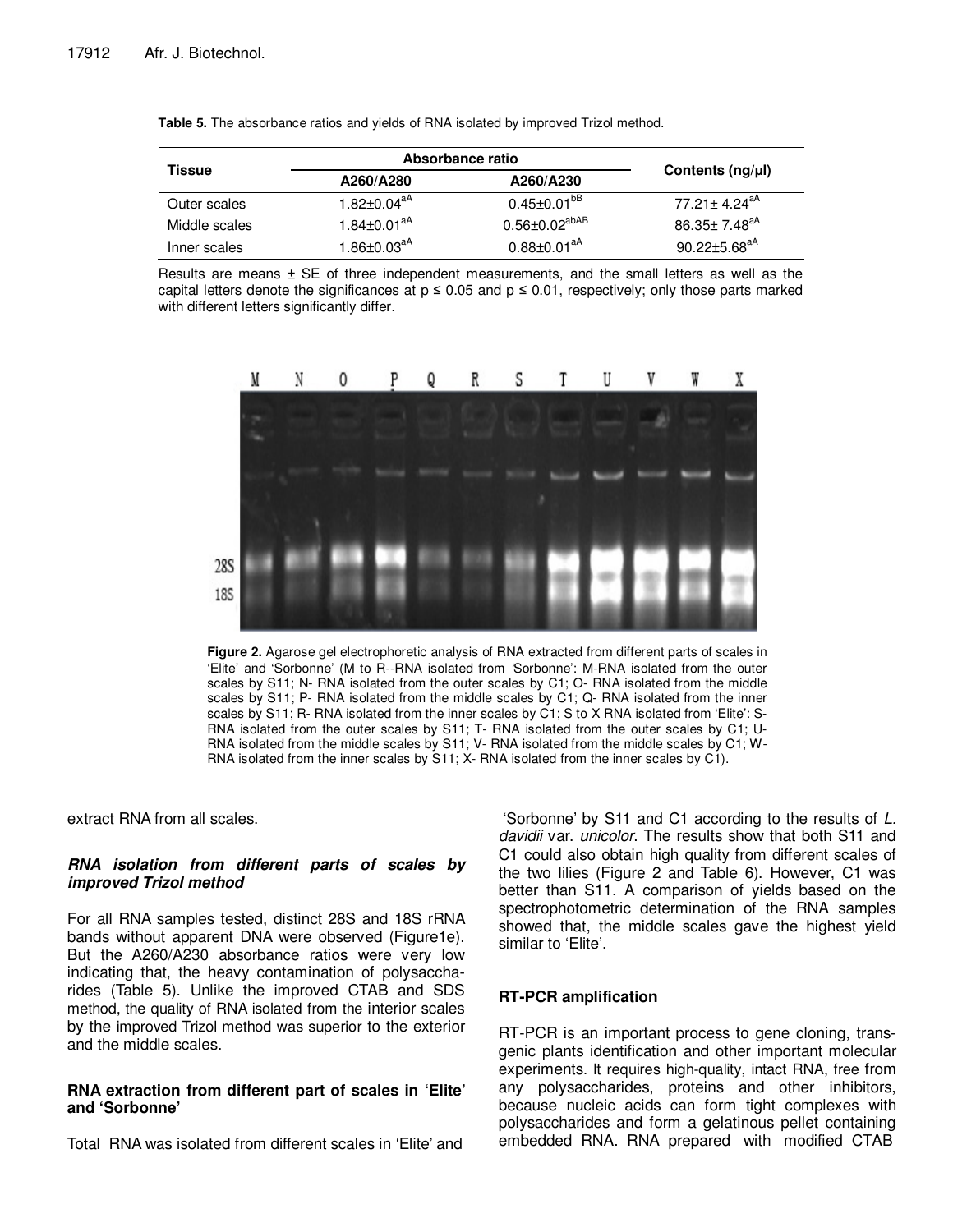|                  | Absorbance ratio |                 |                  |
|------------------|------------------|-----------------|------------------|
| <b>Treatment</b> | A260/A280        | A260/A230       | Contents (ng/µl) |
| М                | $2.08 + 0.05$    | $3.02 \pm 0.04$ | 48.41±0.74       |
| N                | $2.12 \pm 0.03$  | $2.83 \pm 0.05$ | 67.85±0.87       |
| O                | $2.01 \pm 0.02$  | $2.67 \pm 0.02$ | 74.22±3.53       |
| P                | $2.04 \pm 0.02$  | $3.15 \pm 0.10$ | $90.55 \pm 3.77$ |
| Q                | $2.21 \pm 0.03$  | $3.55 \pm 0.03$ | 30.70±3.26       |
| R                | $2.21 \pm 0.04$  | $2.69 + 0.06$   | 51.05±0.96       |
| S                | $2.17 \pm 0.01$  | 1.96±0.03       | 79.92±1.63       |
|                  | $2.10\pm0.01$    | $2.72 \pm 0.05$ | 150.05±0.15      |
| U                | $2.06 + 0.05$    | $2.60 + 0.05$   | 195.45±3.96      |
| v                | $2.17 \pm 0.03$  | $2.56 \pm 0.04$ | 215.09±0.64      |
| W                | $2.08 + 0.04$    | $2.46 \pm 0.11$ | 124.65±5.10      |
| X                | $2.19\pm0.01$    | $2.74 \pm 0.10$ | 248.75±6.14      |

**Table 6.** The absorbance ratios and yields of RNA isolated from different scales in **'**Elite' and 'Sorbonne'.

Results are means  $\pm$  SE of three independent measurements. M to X indicates the treatments illustrated in Figure 2.



Figure 3. Agarose gel electrophoresis of RT-PCR products. M is molecular weight marker; lanes from left to right are PCR product of RNA isolated from L. davidii var. Unicolor by improved CTAB, improved SDS and improved Trizol method, amplified product of RNA isolated from 'Sorbonne' by improved SDS and improved CTAB method, and PCR product of RNA isolated from 'Elite' by improved CTAB and improved SDS method.

method and modified SDS procedure served as a robust template for reverse transcription which resulted in the expected amplification of a 320 bp amplicon, whereas no RT–PCR product was amplified with total RNA samples isolated by Trizol reagent (Figure 3). The brightness of CTAB was higher than that of SDS, which indicated that only improved CTAB method can extract biologically active RNA from lily bulbs.

## **DISCUSSION**

The presence of RNase, which can be classified into endogenous and exogenous, is the major cause for the failure of RNA extraction. In order to remove exogenous RNase, the plastics and solutions used in this experiment

were directly sterilized for long time without DEPC treatment. This can not only guarantee RNA quality, but prevent the threat to experimenters' health by DEPC. As for the inhibition of endogenous RNase, the samples should be ground in continuous liquid nitrogen. Moreover, the excessive possession of LiCl precipitation should be avoided. In this research, the precipitation time was controlled in the range of 8 to 12 h to prevent RNA yields decrease and RNA degradation. Besides, a ratio of the sample to extraction at 1:10 was found to be the optimum for RNA extraction. In this study, PVP and β-ME were added into all methods together to inhibit the effects of polyphenols for the reason that β-ME can provide reductive conditions in which polyphenols can integrate with the water-soluble PVP by forming a chelate which can be removed through the next steps  $[30]$ . H<sub>2</sub>O-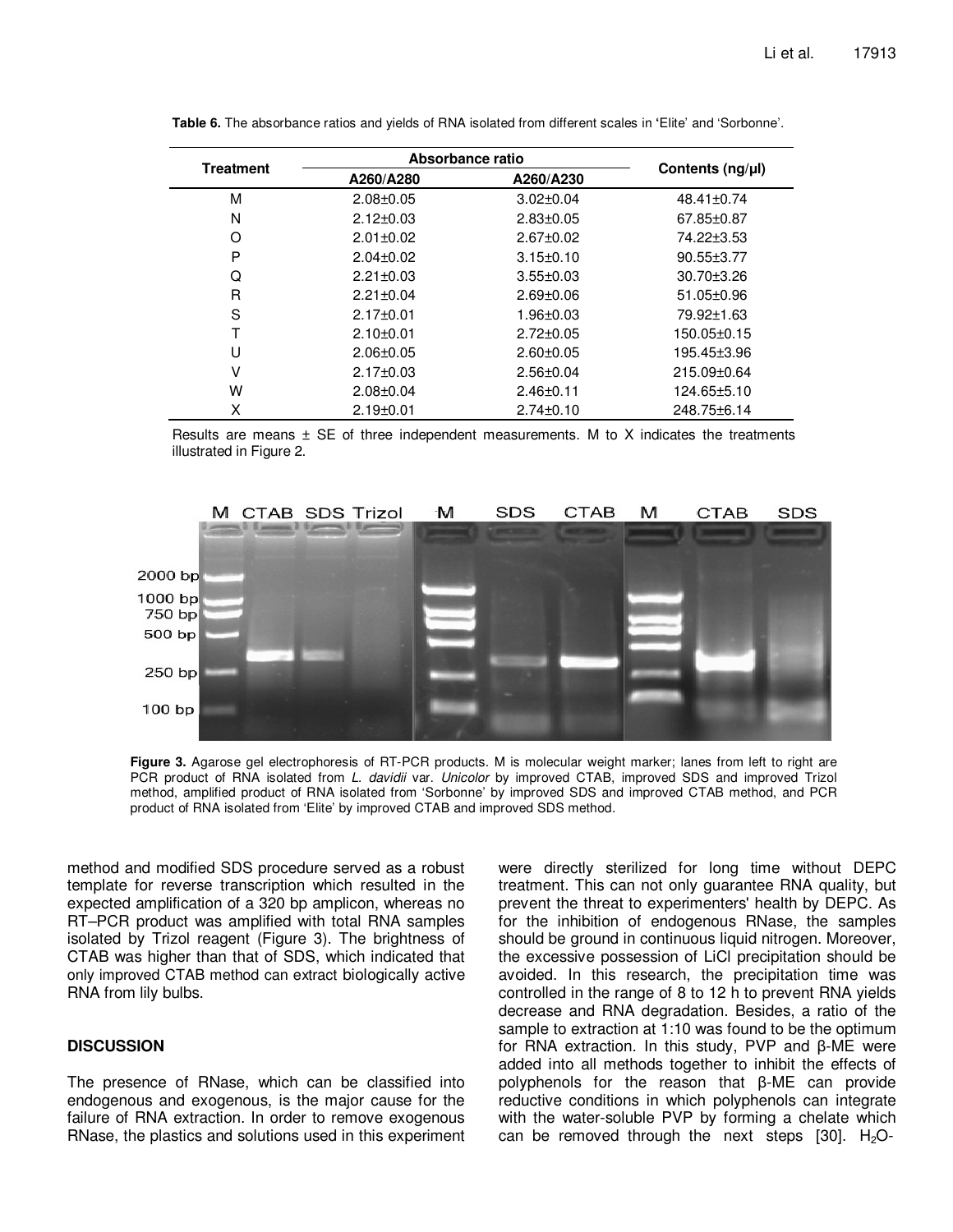saturated phenol was not used in this experiment because it can irreversibly combine with PVP [31].

Trizol method is the favorite reagent to extract RNA from different plant materials for the advantage of being simple, relatively short and easy to operate. By this method, Wang et al (2008) isolated RNA from the young flower buds of Lilium longiflorum 'Snow Queen' for LiLFY1 gene cloning and expression [24]; Xin et al (2010) obtained RNA that can be used to hsf gene cloning and expression analysis from the culture lily [32]. Total RNA was extracted from lily bulbs using Trizol method in this experiment, the results showed that RNA quality of the inner scales was better than the outer and the middle, UV detection revealed a lot of impurities despite the gel electrophoresis bands were clear, high brightness and no DNA contamination and the RT-PCR results showed that the RNA can not be used in molecular biology. This might be related to the high quantity of starch in lily bulbs, which can form insoluble jelly with denaturing agent such as the isopropanol [19] which can induce coprecipitation of DNA and polysaccharides with RNA [33]. As reported [31], LiCl precipitation can effectively remove the substances whose absorption peak is 230 nm, so we make modification to Trizol method by taking LiCl to remove polysaccharides, but failed. Therefore, how can polysaccharides be removed efficiently is the most important issue to extract RNA from lily bulbs.

SDS, a protein denaturation was used for plant RNA extraction widely. Wu et al (2006) found that modified SDS method could isolate high quality RNA without DNA contamination from Lilium longiflorum leaves, stems, petals and stamens after compared SDS method with CTAB and Trizol method [25], and cloned LLGLO1 [34]. It was discovered in this study that LiCl precipitation would appear white turbidity at low NaCl concentration and resume clear by increasing the concentration of NaCl. It might be the reason that there are a large number of polysaccharides dissolved in extraction buffer and chloroform can remove part of the polysaccharides under high salt [35]. In this experiment, modified SDS method can extract intact and high purity RNA from three different parts of lily scales, but RT-PCR results showed a weak band, possibly due to SDS remnant.

The method for extracting total RNA using CTABcontaining buffer has been frequently applied in polysaccharides-rich tissues and abnormal organs since only CTAB cannot remove polysaccharides from nucleic acids under high NaCl concentration effectively but inhibit RNase activity interacting with β-ME. High-quality RNA can be obtained by CTAB method from Lily leaves [24], petals [25] and other organizations. For instance, Zheng (2009) succeeded in extracting RNA from OT and Oriental lily bulbs for lily virus detection [20]. However,

the traditional CTAB method failed in RNA extraction from all three hybrids lily bulbs in this study, only succeed when increased NaCl concentration. The improved CTAB protocol established in this study can extract high purity,

intact and high yield RNA from three different parts of scales in different types of lilies and RNA yield in the middle scale was the highest. The extracted RNA checked by agarose gel electrophoresis show distinct 28S and 18S ribosomal RNA bands and the brightness of 28S is probably twice as much as that of 18S RNA; the ratio of A260/A280 is ranged from 1.8 to 2.2 and A260/A230 is greater than 2.0 and can be used directly for molecular biological experiments after RT-PCR text. In conclusion, the method reported here allowed for the isolation of RNA from lily bulbs rich in polysaccharides, for which other methods failed to deliver RNA suitable for reverse transcription. RNA obtained by this protocol was of good quality as indicated by spectrophotometry and amenable to downstream molecular applications of lily bulbs. Besides, the new protocol is likely to find application in RNA isolation from other medicinal plant species or tissues which are extraordinarily rich in secondary metabolites especially polysaccharides.

# **ACKNOWLEDGEMENTS**

This project was supported by the National Natural Science Foundation of China (30972023), China Postdoctoral Science Foundation (20090451280) and Science Foundation for the Key Laboratory in Liaoning Province of China (LS2010148), respectively.

# **REFERENCES**

- Chomczynski P, Sacchi N (1987). Single step method of RNA isolation by acid guanidinium thiocynate-phenol-chloroform extraction. Anal. Biochem. 162: 156-159.
- Curatti L, Giarrocco LE, Cumino AC, Salerno GL (2008). Sucrose synthase is involved in the conversion of sucrose to polysaccharides in filamentous nitrogen-fixing cyanobacteria. Planta. 28: 617-625.
- Garbarino JE, Rockhold DR, Belknap WR (1992). Expression of stressresponsive ubiquitin genes in potato tubers. Plant Mol. Biol. 20: 235- 244.
- Ghangal R, Raghuvanshi S, Sharma PC (2009). Isolation of good quality RNA from a medicinal plant seabuckthorn, rich in secondary metabolites. Plant Physiol. 47: 1113-1115.
- Hamby RK, Sims L, Issel L, Zimmer E (1988). Direct ribosomal RNA sequencing optimization of extrantion and sequencing methods for work with higher plants. Plant Mol. Biol. Rep. 6(3): 175-192.
- Hao FL, Liu YL, Wang YJ (2005). Extracting methods of the total RNA in the petals of Lilium flowers. Xibei Zhiwu Xuebao. 25: 1143-1147.
- Hu CG, Honda C, Kita M, Zhang Z, Tsuda T, Moriguchi T (2002). A simple protocol for RNA isolation from fruit trees containing high levels of polysaccharides and polyphenol compounds. Plant Mol. Biol. Rep. 20: 69-69.
- Hu XL, Jin GQ, Chen P, Ye BP, Li P (2007). Total RNA extraction from the bulbs of Fritillary thunbergii bulbs. Pharm. Biotechnol. 14: 361- 363.
- Kim SS, Shin DI, Park HS (2007). Transient β-glucuronidase expression in lily (Lilium longflorum L.) pollen via wounding-assisted Agrobacterium-mediated transformation. Biotechnol. Lett. 29: 965- 969.
- Klotz KL, Haagenson DM (2008). Wounding, anoxia and cold induce sugarbeetsucrose synthase transcriptional changes that are unrelated to protein expression and activity. J. Plant Physiol. 165: 423-434.